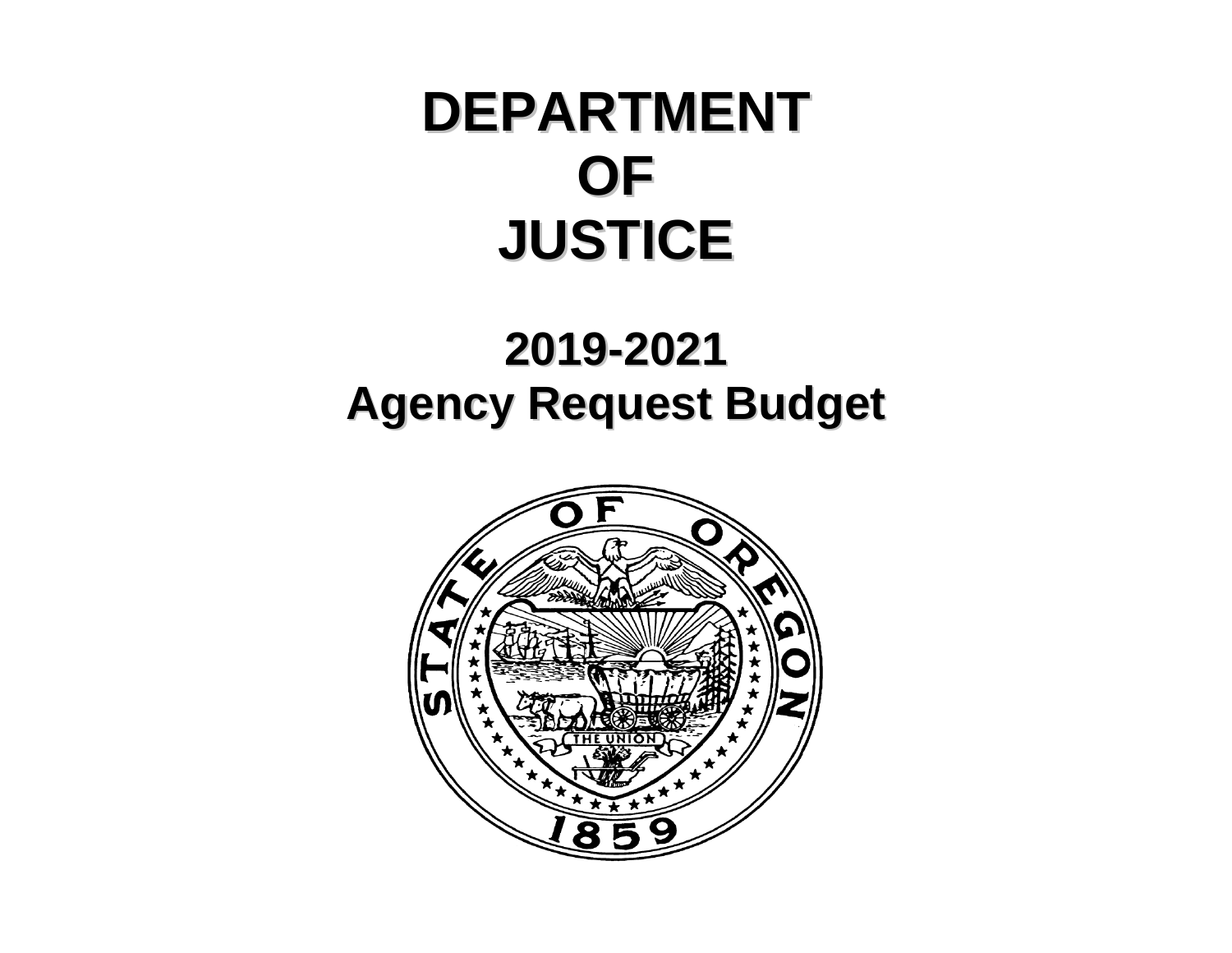#### **Condensed Table of Contents**

 $\mathbf{I}$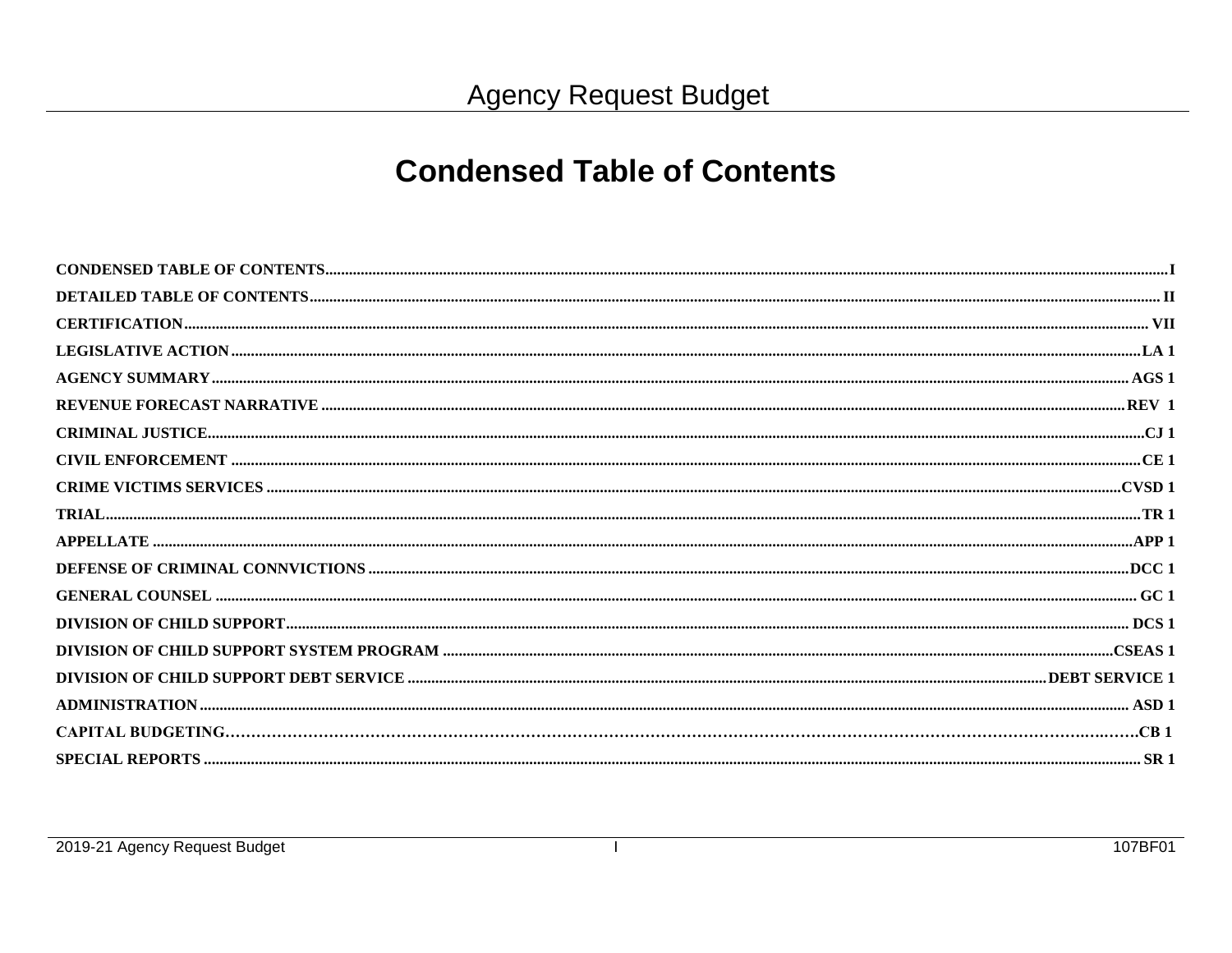#### **Detailed Table of Contents**

| <b>REVENUE</b>                     |  |
|------------------------------------|--|
| <b>REVENUE FORECAST NARRATIVE.</b> |  |
|                                    |  |
|                                    |  |
|                                    |  |
|                                    |  |

2019-21 Agency Request Budget

107BF01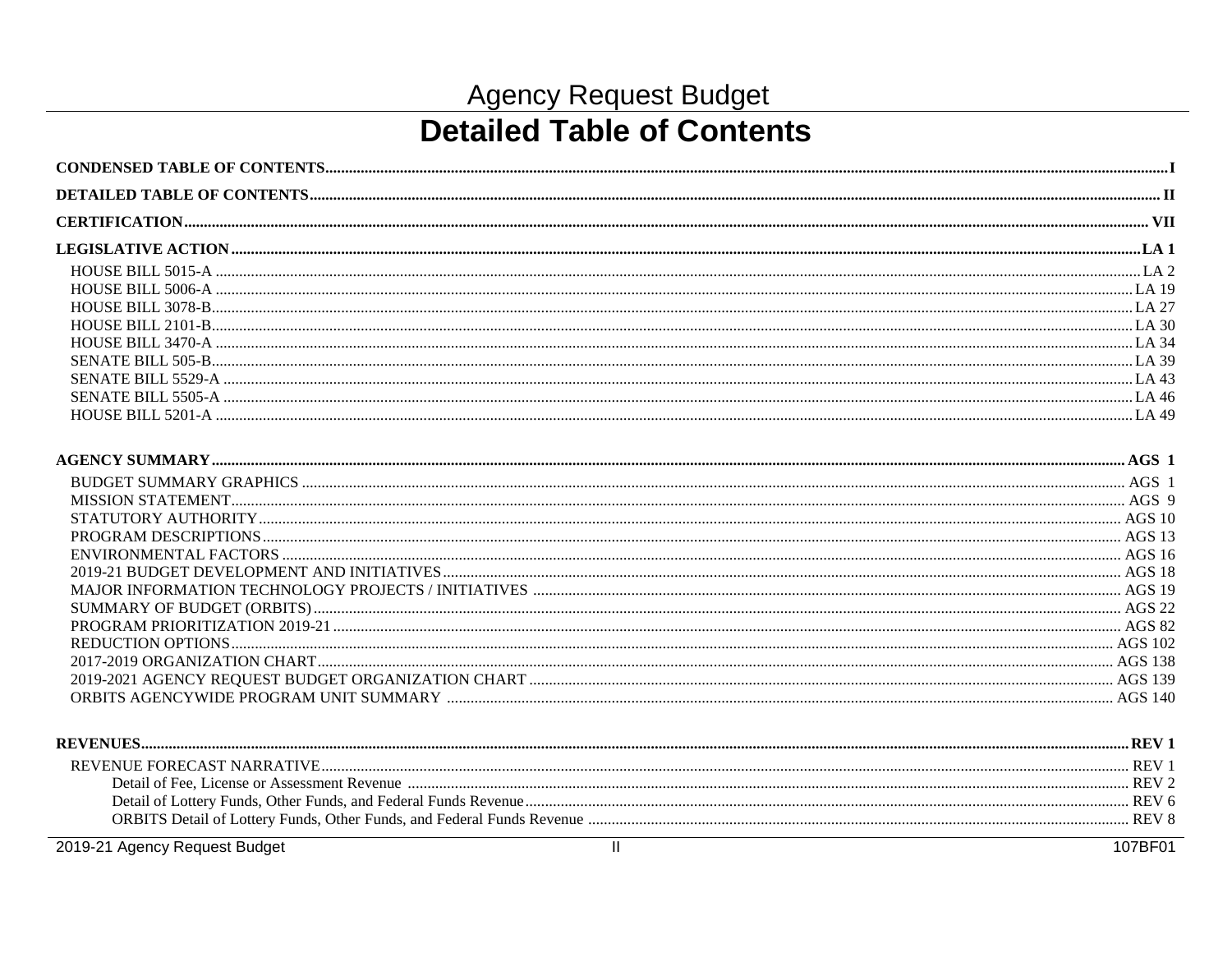| CE15  |
|-------|
|       |
|       |
|       |
|       |
|       |
| CE 60 |
| CE 61 |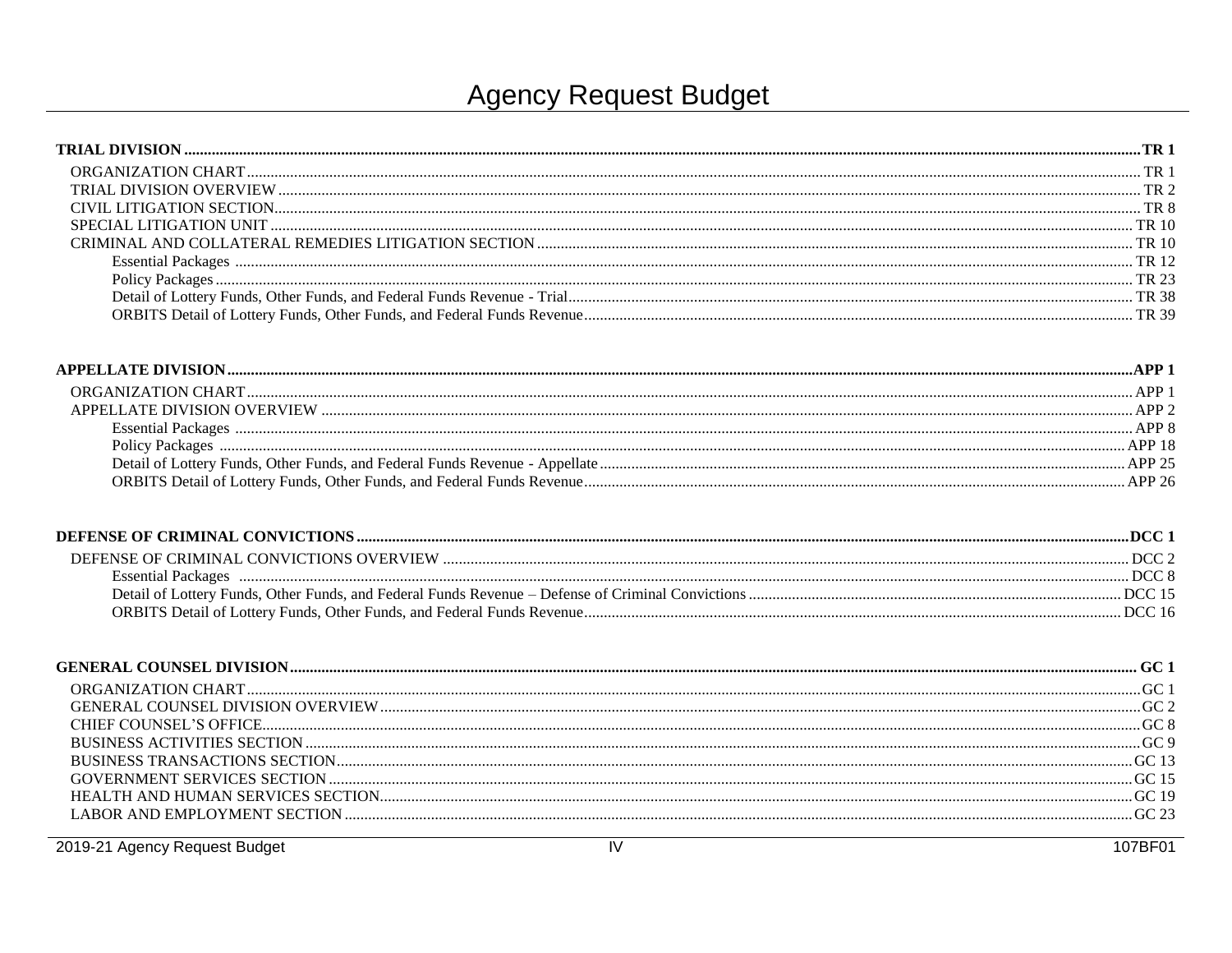| NATURAL RESOURCES SECTION |       |
|---------------------------|-------|
| AND FINANCE SECTION       |       |
| <b>Essential Packages</b> |       |
| Policy Packages           |       |
|                           | 3C 90 |
|                           |       |

| Detail of Lottery Funds, Other Funds, and Federal Funds Revenue - Division of Child Support manufactured manufactured manufactured manufactured 76 76 |  |
|-------------------------------------------------------------------------------------------------------------------------------------------------------|--|
|                                                                                                                                                       |  |
|                                                                                                                                                       |  |

| 'SEAS-   |
|----------|
| CSEAS 2  |
| CSEAS 12 |
| CSEAS 19 |
|          |
|          |

| DEBT SERVICE 1        |
|-----------------------|
| DEBT SERVICE $\gamma$ |
| DEBT SERVICE 9        |
|                       |
|                       |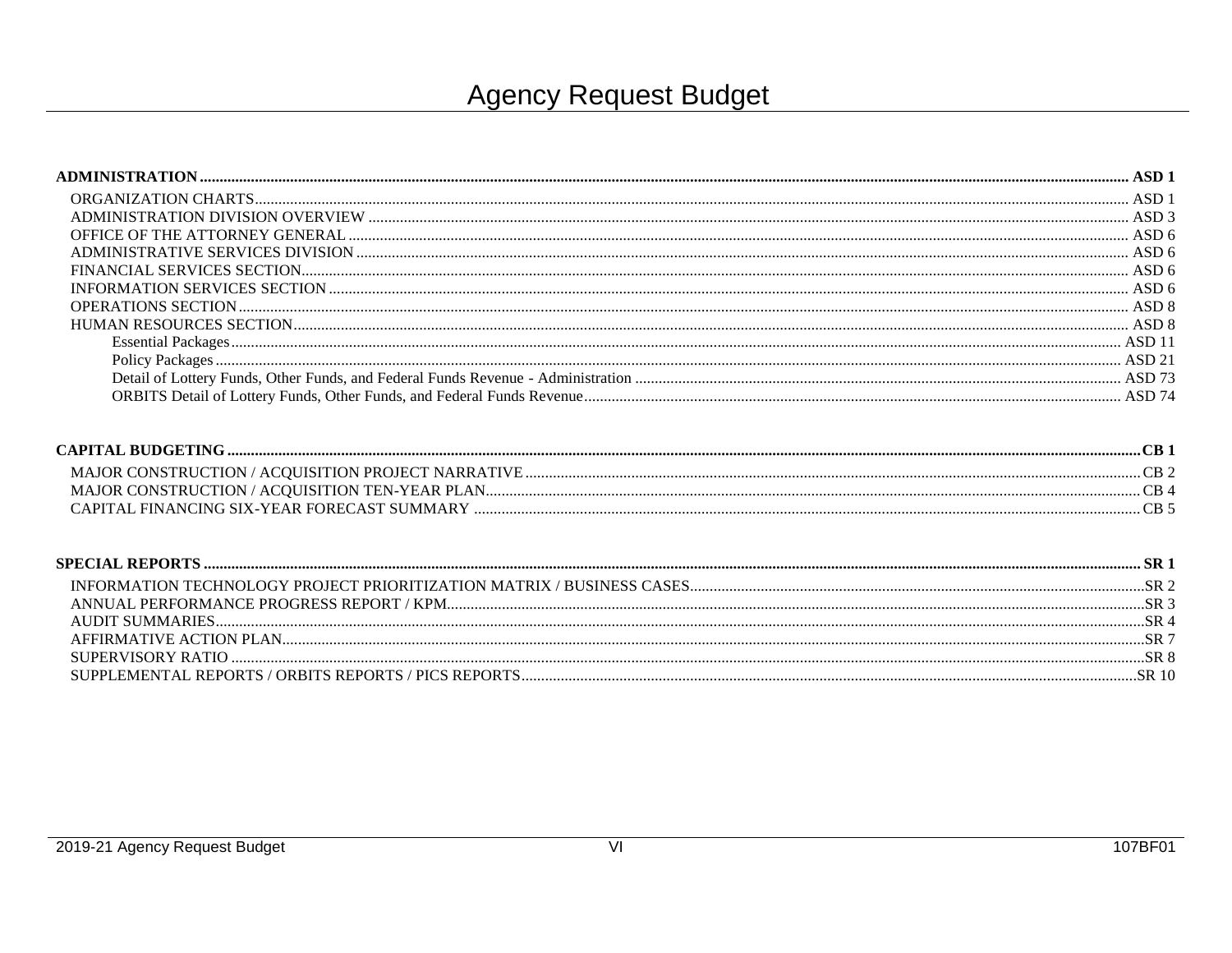#### **CERTIFICATION**

I hereby certify that the accompanying summary and detailed statements are true and correct to the best of my knowledge and belief, and that the arithmetic accuracy of all numerical information has been verified.

> **Department of Justice** Agency Name

Justice Building, Salem, Oregon

Agency Address

**Attorney General** Title

Requests of those agencies headed by a board or commission must be approved by those bodies of official action and Notice: signed by the board or commission chairperson. The requests of other agencies must be approved and signed by the agency director or administrator.